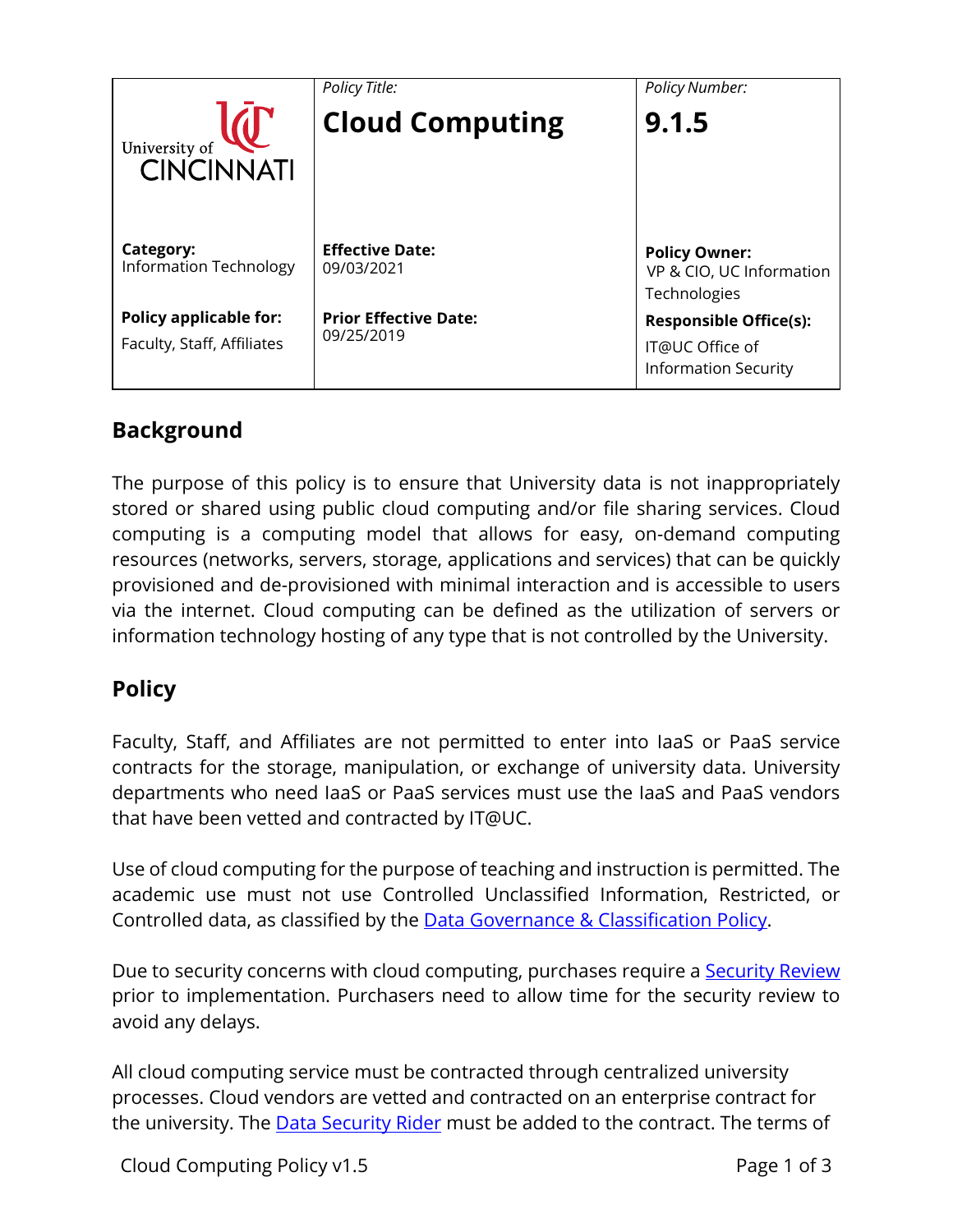use for SaaS vendors must be closely scrutinized to ensure adequate protection of the confidentiality, integrity, and availability of university data.

The following safeguards are required:

- The use of cloud computing services must comply with the university's existing computing policies. These policies include but are not limited to:
	- [Data Governance & Classification Policy](http://www.uc.edu/content/dam/uc/infosec/docs/policies/Data_Governance_and_Classification_Policy_9.1.1.pdf)
	- Acceptable Use of University Information Technology Resources Policy
	- Other information Technology Policies
- The use of cloud computing services must comply with all laws and regulations governing the variety of data types used by the university.
- Controlled Unclassified Information must be stored and accessed in a manner that complies with NIST 800-171 controls. Additional information about NIST 800-171 can be found in the NIST 800-171 Compliance Guideline.
- Export Controlled data may not be stored in Cloud based file storage unless specifically approved by the [Export Controls Office.](http://researchcompliance.uc.edu/exportControls/exportControls.aspx)
- Non-university personal cloud service accounts may not be used for the storage, manipulation, or exchange of university-related communications or university-owned data.
- Data stored in the cloud and data in transit to and from the cloud, must be encrypted when technically feasible.
- Privileged access users accessing the management console or other privileged access accounts in the cloud, must use multi-factor authentication.

Cloud computing services must not be engaged without developing an exit strategy for disengaging from the vendor or service, and integrating the service into business continuity and disaster recovery plans. The university must determine how data would be recovered from the vendor and/or transferred to a different vendor. The university must also work with the vendor to establish procedures on data sanitization from the vendor's services. Each college or department must follow an appropriate records retention schedule that dictates when different types of information may be discarded or destroyed as defined by General Records Retention [Schedule.](https://libraries.uc.edu/libraries/arb/records-management/grs.html)

The University has many federal laws that it must follow, these include the Family Educational Rights and Privacy Act of 1974 (FERPA), the Health Insurance Portability and Accountability Act (HIPAA), and the Gramm-Leach-Bliley Act (GLBA). A relationship with a cloud-computing vendor may also be impacted by private industry regulations. For example, departments at the University that accept credit cards also must follow the Payment Card Industry (PCI) Data Security Standard (DSS) issued by the major credit card companies. Finally, cloud-computing services that use, store, or process University data must also follow applicable University policies